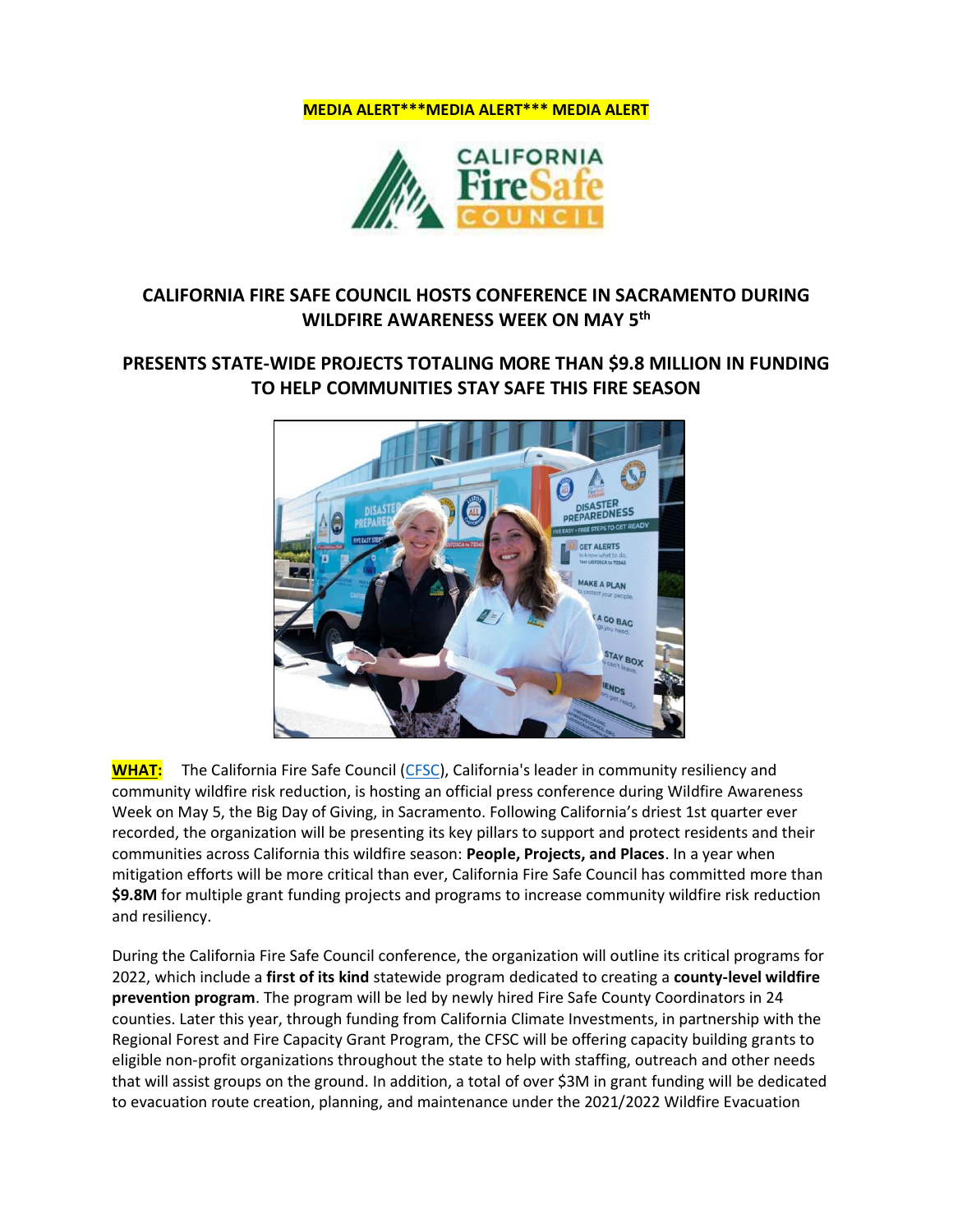Route Planning and Development Grant Program. A new Defensible Space Assistance Program will also commit \$3M toward defensible space treatments for low-income, senior and disadvantaged communities in high-risk zones across the state. Funding for these projects are provided by the California Department of Forestry and Fire Protection's Wildfire Prevention Program as part of the California Climate Investments Program. Additionally, as part of the CFSC's previous Listos Outreach Toolkits and Trailers Program, thirteen custom-built Wildfire Preparedness Trailers and forty-two Toolkits were awarded to local community partners and Fire Safe Councils.

The California Fire Safe Council will host the 2022 Wildfire Awareness Week Press Conference during the Sacramento region's Big Day of Giving on Thursday, May 5<sup>th</sup> at its Sacramento County HQ. Speakers will include Hedi Jalon, Executive Director of California Fire Safe Council, and representatives from CAL FIRE, Cal OES, and other government agencies.

| <b>WHEN &amp; WHERE:</b> | Thursday, May 5, 2022   11:00AM PST - 12:00PM PST<br><b>California Fire Safe Council HQ</b> |
|--------------------------|---------------------------------------------------------------------------------------------|
|                          | 3237 Peacekeeper Way, McClellan Park, CA 95652                                              |
|                          | *Presentation to be held outside at main entrance *                                         |
| WHO:                     | Hedi Jalon, Executive Director, California Fire Safe Council                                |
|                          | Tina Curry, Chief Deputy Director, Cal OES                                                  |
|                          | Steve Hawks, Staff Chief Wildfire Planning & Engineering, CAL FIRE                          |
|                          | Brian Young, Fire Chief, Corona Fire Dept, SFA Grant Recipient- CWPP project                |
|                          | Karen Kufta, Assistant Director, The United States Forest Service                           |
|                          | Dominic Faria, Senator Feinstein Field Representative                                       |
|                          | Danielle Bradfield, Sierra County, County Coordinator                                       |

**HELPFUL TIPS: It's #WildfireAwarenessWeek! Are you ready?**

- $\checkmark$  Get Alerts.
- $\checkmark$  Make a plan.
- ✓ Pack your go-bag.
- $\checkmark$  Build a stay box.
- $\checkmark$  Help others

**Home preparedness is critical**. Residents are encouraged to remove dry and flammable vegetation within 5 feet of home structures, including branches, weeds, dead grasses, and more, to help eliminate sparks reaching your home. It's also beneficial to eliminate vegetation limbs and small trees from around ground-level porches and decks. Creating defensible space around homes will improve the chance of residents and their homes surviving a fire.

To find out how your Fire Safe Council keeps the community fire safe and learn more about fire prevention tips, follow us at **@CAFireSafeCouncil** on Facebook and @CAFireSafe @CalOES @CalVols on Twitter, and get involved by sharing updates using **#CFSCwildfireawareness** and **#WildfireAwarenessWeek**.

**MEDIA CONTACT**: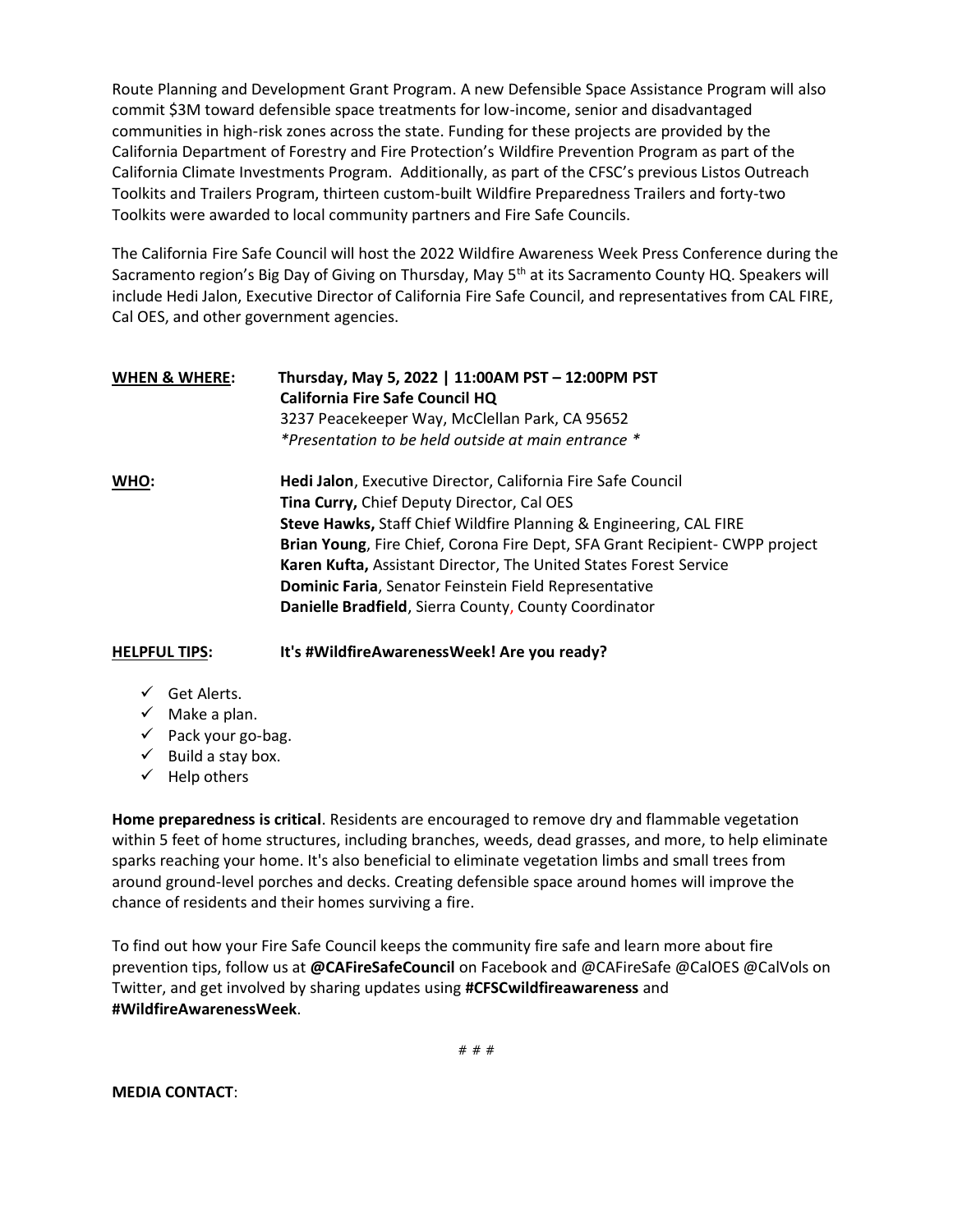Please RSVP for attendance and interview requests to: **Destin Judy,** Remarq | [destin@remarqinc.com](mailto:destin@remarqinc.com) | Mobile: 859-913-6983 **Lara N. Popyack,** California Fire Safe Council | [lpopyack@cafiresafecouncil.org](mailto:lpopyack@cafiresafecouncil.org) | Mobile: 415-713-5272

## **MEDIA ASSETS:**

## **LINK TO PHOTO/VIDEO FOR YOUR USE:**

- [https://www.dropbox.com/scl/fo/vymi81s0ly7swu77wyml1/h?dl=0&rlkey=vvbuf91ehwt568mb](https://www.dropbox.com/scl/fo/vymi81s0ly7swu77wyml1/h?dl=0&rlkey=vvbuf91ehwt568mbnhm1033kr) [nhm1033kr](https://www.dropbox.com/scl/fo/vymi81s0ly7swu77wyml1/h?dl=0&rlkey=vvbuf91ehwt568mbnhm1033kr)
- VIDEO: https://youtu.be/ svBCRBgZnc

## **Program Highlights include:**

## **PEOPLE:**

## **County Coordinators Grant Program // CAL FIRE – 2021 and ongoing**

- o **Overview:** The objective of the County Coordinators Grant is to educate, encourage, and develop countywide collaboration and coordination among various wildfire mitigation groups operating within counties containing State Responsibility Area (SRA) lands.
- o **Funding:** \$2.4 million was awarded to 24 counties in California. Funding will be opening to additional counties mid-2022.
- o **County Coordinator Role:** Each County Coordinator will develop their role as the leading resource for wildfire mitigation efforts within their county. They will build a census of groups, stakeholders, and projects and analyze gaps in county-wide wildfire resiliency. In addition, the County Coordinator will help support existing groups' capacity by connecting them with resources, providing feedback on gaps in emergency planning and preparedness, and working to streamline their outreach and coordination efforts. The County Coordinator will work closely with the California Fire Safe Council, existing groups, governmental agencies, and community leaders to ensure that their county is ready and resilient against encroaching wildfire.
- o URL:<https://cafiresafecouncil.org/grants-and-funding/2021-county-coordinators-grant-opportunity/>

## **PROJECTS**

#### **2021/2022 CAL FIRE Wildfire Evacuation Route Planning and Development Grant Program // Mid 2022-June 2023**

- o **Overview:** This Evacuation Route Program will provide funding for evacuation route identification and planning, creation, fuel reduction, and maintenance during emergencies.
- o **Funding:** \$3.75 million is available for evacuation route planning, creation, and maintenance.
- o **Program duration**: Program will begin mid-2022 and run through March 2025.

#### **2022 CAL FIRE Defensible Space Services Grant Program // Coming June 2022**

- o **Overview:** The Defensible Space Assistance Program will provide defensible space treatment for in high fire hazard severity zones, focusing on homeowners with special needs. The project will also assist with additional community risk reduction efforts such as outreach programs, community fuel break projects, home assessments, education about defensible space, home hardening, ember awareness, and home ignition zone issues. The Defensible Space Assistance program will build upon the pilot defensible space program currently underway by assisting low-income, senior and disadvantaged communities. Project locations will be determined later this year through a competitive application process.
- o **Funding:** A total of \$3 million is available for defensible space projects. Organizations in six counties will be allocated \$500,000 each to implement their defensible space and education projects.
- o **Program duration:** Program will begin mid-2022 and run through March 2025.

#### **2021 Pacific Gas & Electric Ready and Resilient Grant Program // Ongoing through November 2022**

**Overview**: The Pacific Gas & Electric Ready and Resilient Grant Program goal is to improve community hardening with coordinated communications and capacity-building. This program will develop the